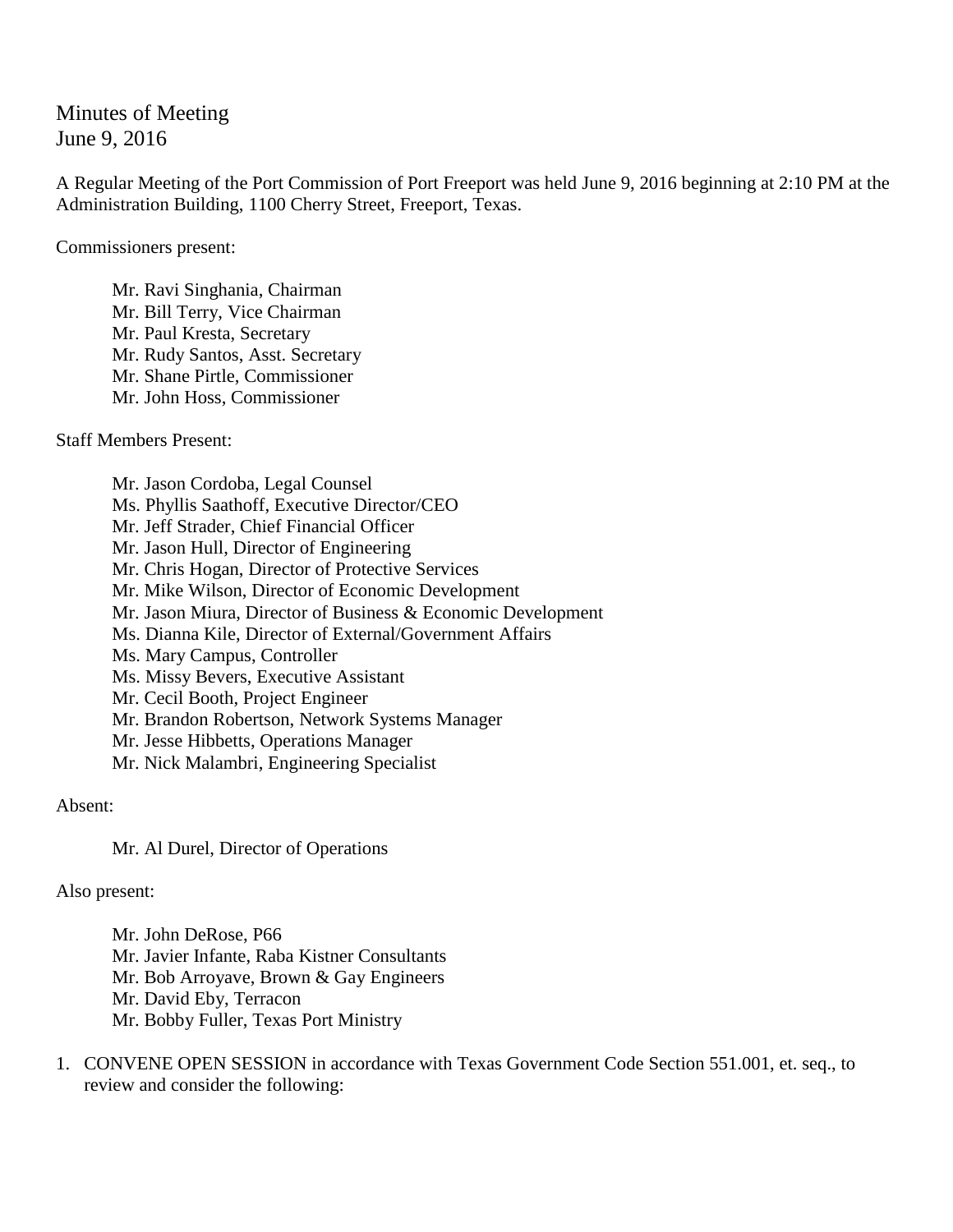- 2. Pledge of Allegiance: U.S. Flag & Texas Flag
- 3. Invocation Commissioner Shane Pirtle
- 4. Roll Call. All members of the Board were present.
- 5. Approval of minutes from the Regular Meeting held May 26, 2016.

A motion was made by Commissioner Santos to approve the minutes as presented. The motion was seconded by Commissioner Hoss with all Commissioners present voting in favor of the motion.

6. Receive report from Executive Director/CEO on activities and matters related to administrative affairs. Port tenant updates, USCOE, rail issues, AAPA Committees, leases, contracts, upcoming Port and civic events and other related administrative & governmental affairs.

Ms. Saathoff commended the County officials, Velasco Drainage District and Corps on their handling of flood within the County and extending areas adding that the Port had not been impacted by the floods but had made efforts to keep staff informed about road closures, etc. The first shipment of project cargo for the Freeport LNG facility will be arriving Friday, June 10, 2016with 25 modules. The Port is also expecting the first shipment of D-11s by rail June 16 with eight units in the shipment. Permits have been received from the City to begin construction of the 9<sup>th</sup> Street houses. In getting the permits, the Port has agreed to add a 10x10 storage building to each house. The final report from the Star Center on the vessel simulations conducted in May has been received. The report does indicate that once the channel is modified to a 400 foot width, as well as the addition of an lower bend easing area and expansion of the upper turning basin, it is possible to safely navigate the larger Panamax vessels. An application for rate adjustments has been received from the Brazos Pilots Association. A Pilot Board meeting will be held to discuss the application submitted. There will also be a related Public Hearing held on the application as the Port has received a written objection to the rate adjustments. A Legislative Sunset Advisory Commission staff meeting was held June 1 with Commissioner Pirtle, Jeff Strader and Mike Wilson attending. The meeting was held to hear and discuss how TXDOT is doing and to anticipate the needs of TXDOT in the future. Ms. Saathoff also noted the next Brazoria-Fort Bend Rail District meeting will be held June 17, the Gulf Shipping Conference will be held June 13 and 14 and the Texas Department of Transportation Port Authority Advisory Committee will meet in Houston June 14 with Mike Wilson representing the Port. Additionally, Chairman Singhania will be the keynote speaker at the 36A Luncheon June 15 which will be held at the Lake Jackson Civic Center. A Change of Command ceremony will be held at the Galveston District for the commanding officer. Ms. Saathoff is also requesting approval today to attend Robert Slockbower's Retirement Ceremony June 30 in Dallas. Also in the future, a date will be set sometime in August to conduct a strategic workshop.

7. Receive report from Commissioners on matters related to meetings and conferences attended, Port presentations and other related Port Commission matters.

There were no reports from Commissioners.

8. Public Comment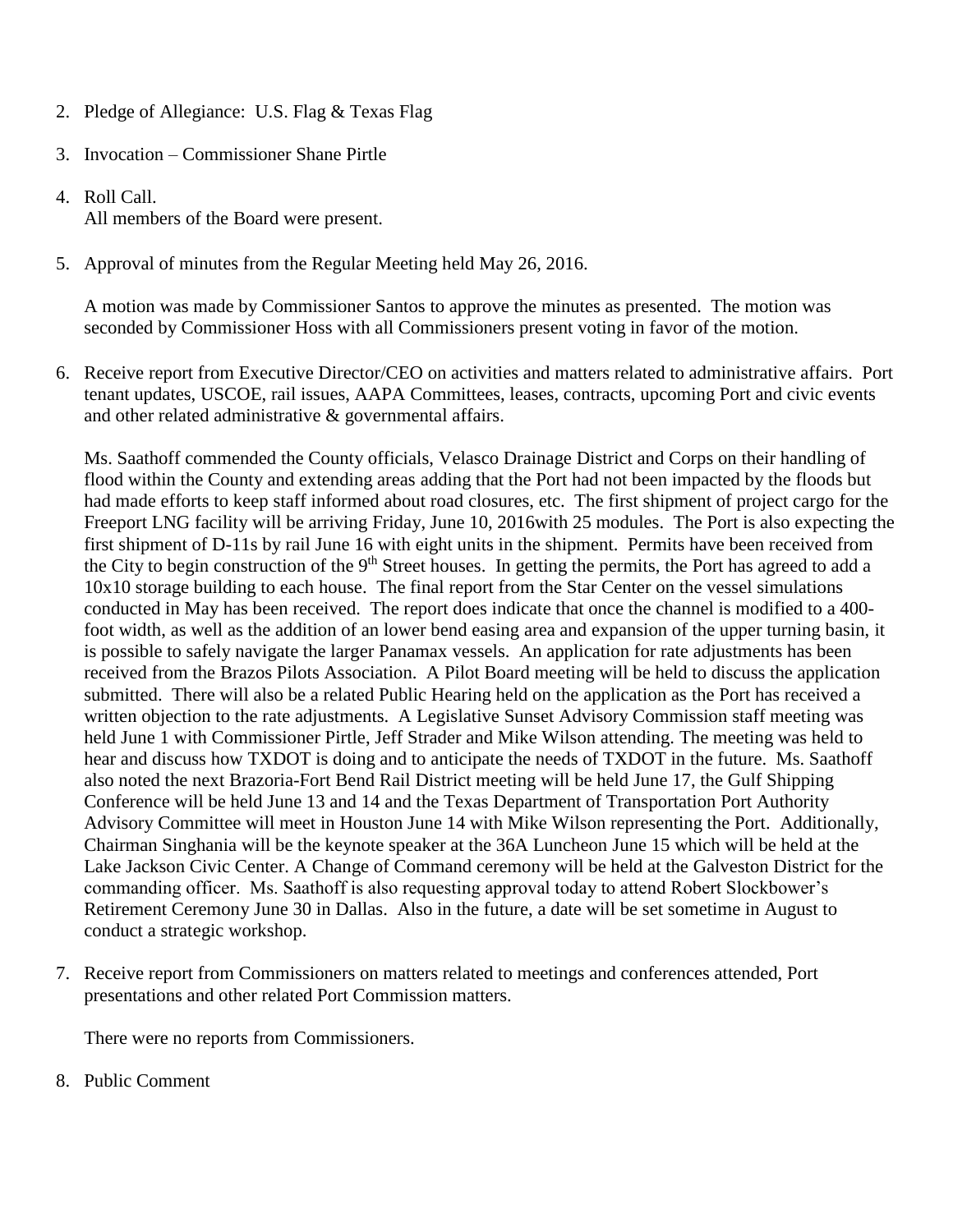There were no comments from the public.

9. Approval of Award of Contract for the Freeport Inn Asbestos Abatement Project.

Mr. Hull stated that two bids were received and opened June 2 for this project. The lowest bidder was Sitek Omni Service, LLC. Sitke has completely previous asbestos abatement projects for the Port and has met all requirements of the specifications. It is Mr. Hull's recommendation and that of the Strategic Planning Advisory Committee to award this contract to Sitek in the amount of \$32,800.

A motion was made by Commissioner Pirtle to approve the contract as presented by staff. The motion was seconded by Commissioner Hoss with all Commissioners present voting in favor of the motion.

10. Approval of Executive Director/CEO travel to Dallas to attend the Retirement Ceremony in honor of Robert E. Slockbower June 30.

A motion was made by Commissioner Terry to approve the travel. The motion was seconded by Commissioner Pirtle with all Commissioners present voting in favor of the motion.

- 11. EXECUTIVE SESSION in accordance with Subchapter D of the Open Meetings Act, Texas Government Code Section 551.001, et. seq., to review and consider the following:
	- A. Under authority of Section 551.071 for discussion regarding:
		- 1. Consultation with attorney regarding terms of Letter of Intent with City of Freeport.
	- B. Under authority of Section 551.072 for discussion regarding:
		- 1. Discussion regarding the termination of Lease Agreement between Port Freeport and Coastal Cargo of Texas, Inc.
		- 2. Discussion regarding matters related to the Lease Agreement between Port Freeport and Horizon Terminal Services, LLC.
		- 3. Discussion regarding matters related to the Lease Agreement between Port Freeport and Tenaris Global Services.
		- 4. The potential purchase, exchange. Lease or value of real property located at Port Freeport, including but not limited to the real property located at and contiguous to Berth 7.
- 12. RECONVENE OPEN SESSION to review and discuss the following:
- 13. Approval of Letter of Intent with City of Freeport.

This item was tabled.

14. Approval of the termination of Lease Agreement between Port Freeport and Coastal Cargo of Texas, Inc.

Mr. Miura stated that Coastal Cargo has requested to terminate their lease as they are no longer the stevedore for Tenaris Global Services. Coastal Cargo is current on all balances owed and has submitted a termination fee as well as agreed to pay attorney fees in connection with the termination of the lease and all finance charges. As of today, Mr. Miura has received all payments for the balances and a signed document approved by the Port's legal counsel. It is staff's recommendation to approve the termination of this lease.